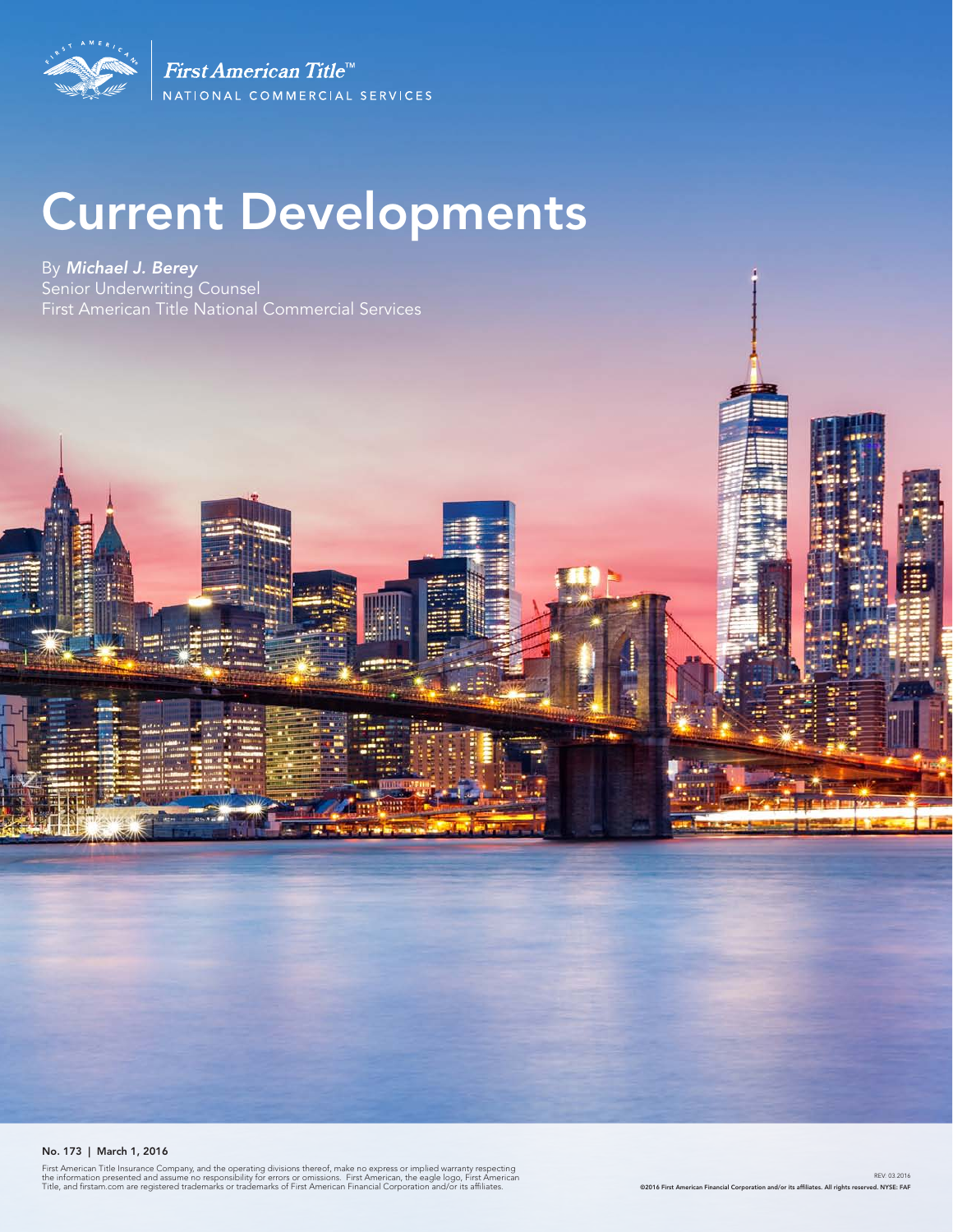## Condominiums & Cooperatives

As reported in Current Developments dated January 15, 2016, the United States Treasury Department's Financial Crimes Enforcement Network ("FinCEN") on January 13, 2016 issued Geographic Targeting Orders ("GTOs") requiring "certain U.S. title insurance companies to identify the natural persons behind companies used to pay 'all cash' for highend residential real estate in the Borough of Manhattan in New York City, New York, and Miami-Dade County, Florida." The GTOs are effective March 1, 2016 and, unless extended, expire on August 27, 2016.

New York State Department of Law's Real Estate Finance Bureau issued a "guidance document" dated February 8, 2016 requiring that all prospectuses for the offering and selling of residential condominiums and cooperatives must disclose that title insurance companies are to report information as required by FinCEN. The new procedures apply immediately and affect new offering plans and offering plans already filed. The Memorandum ("Disclosure Requirements Regarding FinCEN's Geographic Targeting Order") is posted at http://www.ag.ny.gov/pdfs/ref/ Disclosure\_Requirements\_Regarding\_FinCen\_Targeting\_Order\_2-8-2016.pdf.

The Real Estate Finance Bureau has also issued "Testing the Market, Cooperative Policy Statement #1 (Applicable to Cooperatives, Condominiums, Timeshares [for vacant and new construction developments only] and Homeowners Associations) with Suggested Forms". The Policy Statement, effective on January 15, 2016, supersedes the prior version of Cooperative Policy Statement #1. The Policy Statement is posted at http://www.ag.ny.gov/sites/default/files/ pdfs/bureaus/real\_estate\_finance/Cps1.pdf.

# Contracts of Sale

A contract of sale for the sale of property listed as an inactive hazardous waste site was executed in 2004. The contact was amended in 2006 to increase the purchase price and make other changes. Closing was contingent on the Defendant-Seller obtaining government approvals for development. In 2008, prior to the "final", extended closing date, the Purchaser commenced an Action seeking rescission of the 2006 contract amendment and specific performance of the 2004 contract, with an abatement in the purchase price to account for the Defendants' failure to acquire necessary approvals. The Purchaser claimed it had been defrauded into entering into the contract and by the Defendants misrepresenting in the contract amendment that a seawall had been built as required by New York State's Department of Environmental Conservation. All of the Plaintiff's causes of action had been dismissed.

The Defendants sought partial summary judgment on their counterclaim that the Plaintiff materially breached the contract, that the contract was therefore terminated, and that the Defendants could therefore retain the down payment and "compaction" payments made by the Purchaser, which were payments relating to the excavation and refilling of the land. The Supreme Court, New York County, granted the Defendants' motion, holding that the Purchaser anticipatorily breached the contract by commencing the suit, and that the Defendants were therefore entitled to retain the down payment and the compaction payments as liquidated damages. The Appellate Division, First Department, affirmed the ruling of the lower court. According to the Appellate Division,

"[t]he questions raised by this appeal are whether a prospective purchaser of real property anticipatorily breaches a contract of sale by commencing an action against the seller for rescission of a contract before the closing date, and whether, in the event of the buyer's repudiation, the seller is required to show that it was ready, willing, and able to complete the sale (by obtaining certain governmental approvals as a condition precedent to closing) in order to retain the deposit and certain other payments as liquidated damages. We hold that, because a rescission action unequivocally evinces the plaintiff's intent to disavow its contractual obligations, the commencement of such an action before the date of performance constitutes an anticipatory breach. As to the second question, we hold that the seller was not required to show that it was ready, willing, and able to complete the sale because the buyer's anticipatory breach relieved it of further contractual obligations."

*Current Developments* | First American Title National Commercial Services | No. 173; March 1, 2016 Page 2 Page 2

not to be reprinted without written permission obtained in advance from First American Title.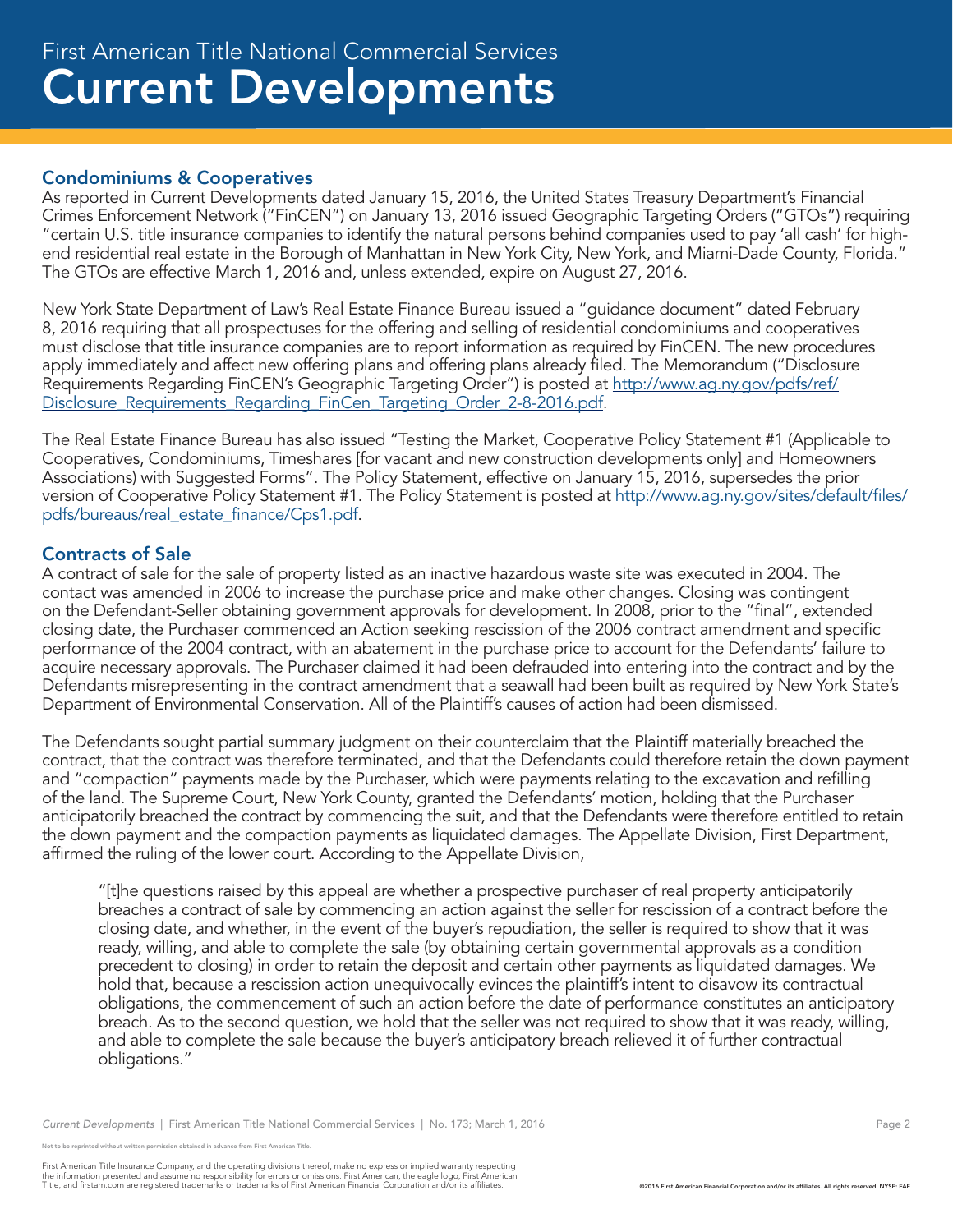Princes Point LLC v. Muss Development L.L.C., 2016 NY Slip Op 00783, decided February 4, 2016, is posted at http://www.courts.state.ny.us/reporter/3dseries/2016/2016\_00783.htm.

#### **Easements**

In 1985, the Defendant conveyed property to Larry French. The deed also granted "to Larry French, a right of way for ingress and egress" over a 33-foot wide strip of land on the Defendant's other, adjoining property. The right-of-way was used for French's customers. The deed from French, and the subsequent deeds, expressly included the right-ofway. In 2015, the property was conveyed to the Plaintiff.

In 2015, the Defendant, claiming that the right-of-way was only a license for French's use, erected a fence over the right-of-way. The Plaintiff commenced an Action to quiet title under Real Property Actions and Proceedings Law Article 15. The Supreme Court, Essex County, notwithstanding that the question of whether the grant of the easement, which personally identified French, was an appurtenant easement or an easement in gross personal to French was a question for the trier of fact, found that the equities favored the Plaintiff and that the Plaintiff would suffer irreparable injury absent an injunction. It therefore granted the Plaintiff's motion for a preliminary injunction and directed the Defendant to remove the fence, conditioned upon the Plaintiff filing a \$5,000 undertaking with the Essex County Clerk. According to the Court,

"[t]he deed from defendant to French fulfills all of the elements of an easement appurtenant. It conveys in writing 'a right of way for ingress and egress'…; it is subscribed by defendant and it burdens defendant's property – the servient estate – for the benefit of the premises – the dominant estate. While the language of the deed does not specifically describe the easement as permanent, the grant of an easement appurtenant 'need not include language expressly describing the easement as 'permanent' because an easement once created, necessarily runs with the land' [citations omitted]. The Court further notes that [the] deed does 'not contain any language restricting the easement or retaining any right of revocation' [citations omitted]. Under these circumstances, there is no need to look beyond the deed itself to determine that the easement created therein is an easement appurtenant that runs with the land – not an easement in gross personal to French [citation omitted]. In other words, there is no need to look at the intent of the parties."

Wilmeth D. Deyo, LLC v. Ross, 2015 NY Slip Op 51963, decided November 2, 2015, is posted at http://www.courts. state.ny.us/reporter/3dseries/2015/2015\_51963.htm.

#### Marital Property

The Plaintiff-wife and her Defendant-husband purchased a marital residence in 1983. In 1995, title was transferred to a qualified personal residence trust ("QPRT"). In 2013, prior to their divorce, the Defendant listed the property for sale; the Plaintiff moved to enjoin the Defendant-husband from selling or transferring the property. The Supreme Court, Nassau County, denied the Plaintiff's motion, holding that the property, being owned by the QPRT, was not a marital asset. The Appellate Division, Second Department, modified the Order of the lower court by deleting the provision denying the Plaintiff's motion. According to the Appellate Division, "[s]ince the marital residence was purchased by the parties during their marriage, using marital funds, it is presumed to be marital property. [citations omitted] The fact that title had been transferred to the QPRT, allegedly for estate planning purposes, while the parties continued to reside at the marital residence, was, under the circumstances here, insufficient to rebut the presumption." Yerushalmi v. Yerushalmi, 2016 NY Slip Op 00960, decided February 10, 2016, is posted at http://www.courts.state.ny.us/ reporter/3dseries/2016/2016\_00969.htm.

#### Mechanics' Liens

A mechanic's lien for \$122,621.83 was filed for allegedly unpaid architectural services. The property owner filed a bond for \$134,884, 110% of the amount claimed as required by Lien Law Section 19 ("Discharge of lien for private improvement"), to discharge the lien. The mechanic sought an Order requiring that the Defendants increase the bond to add 110% of the aggregate amount of service charges accrued since the lien was docketed; the invoices

*Current Developments* | First American Title National Commercial Services | No. 173; March 1, 2016 **Page 3** Page 3

reprinted without written permission obtained in advance from First American Title.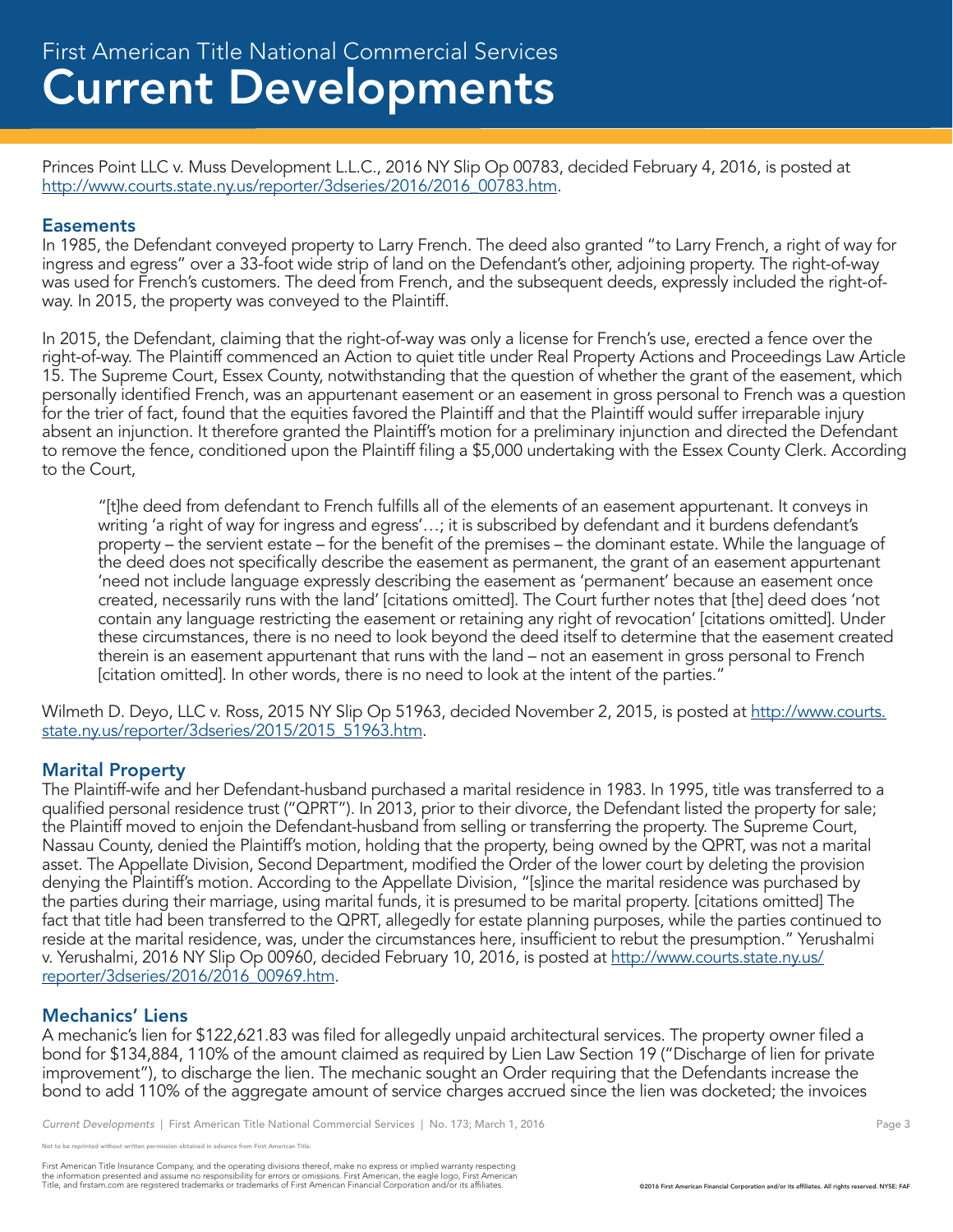# Current Developments First American Title National Commercial Services

included a service charge of 1.5% per month on any balance unpaid more than 30 days. The Supreme Court, New York County, denied the motion. The charges that are and are not lienable are in dispute and a judgment rendered in the underlying action may be "significantly less" than the current amount of the bond. Further, any award of interest is at the discretion of the court. The Court also denied the Defendants' motion for summary judgment dismissing the Lien; the validity of the charges under the Lien is to be determined at trial. Maverick Construction Services LLC v. 868 Broadway Corp., 2016 NY Slip Op 30040, decided January 6, 2016, is posted at http://www.courts.state.ny.us/ Reporter/pdfs/2016/2016\_30040.pdf.

# Mortgage Recording Tax/New York State Transfer Tax

New York's Department of Taxation and Finance announced that the interest rate to be charged for the period April 1, 2016 – June 30, 2016 on late payments and assessments of Mortgage Recording Tax and the State's Real Estate Transfer Tax will be 8% per annum, compounded daily. The interest rate to be paid on refunds will be 3% per annum, compounded daily. The notice issued by the Department is posted at http://www.tax.ny.gov/pay/all/int\_curr.htm.

## Party Walls

The northerly wall of a building owned by the Plaintiff's corporation shares a brick wall with the building on the Defendant's adjoining property. The wall is located within the corporation's property. The Defendant's building does not extend to the most easterly portion of the wall, and the building of the corporation does not extend to the most westerly portion of the wall. To benefit a restaurant on its property, without the corporation's permission, the Defendant installed light fixtures and utilities on the exposed eastern portion of the wall and placed a doorway in the western portion of the wall to serve as an emergency exit for the restaurant. The door opens into a parking lot on the property of the corporation. The Plaintiff is the corporation's President.

The Plaintiff commenced an Action for trespass. The Supreme Court, Schuyler County, ordered the Defendant to remove the fixtures and the utilities The Court also enjoined the use of the doorway for regular entry and exit, finding that such use constituted trespass as a matter of law. However, citing "public policy", the Court declined to enjoin the use of the doorway in the event of an emergency. The Appellate Division, Third Department, affirmed. According to the Appellate Division, "defendant's actions were beyond the scope of a party wall easement; the fixtures and utilities that defendant placed on the exposed eastern portion of the wall neither provided support to defendant's building nor contributed in any way to the maintenance of a dividing wall between the buildings. Instead, they were installed solely for defendant's 'mere convenience or advantage' in operating its restaurant." The Appellate Division also found that there was "no error" in the lower court's ruling that the Defendant's use of the doorway for other than emergency purposes without permission constituted trespass. Stamp v. 301 Franklin Street Café, Inc., decided January 21, 2016, is reported at 2016 WL 237312.

#### Recording Act

MNR Corp. purchased a tax lien certificate in 2010 and received a Treasurer's Deed dated May 15, 2013. The property owner conveyed the property for consideration to Defendant 800 W. Merrick Rd. Corp. ("Merrick"), subject to tax liens, by a deed recorded on May 31, 2013. The Treasurer's deed to MNR Corp. was recorded on June 14, 2013. MNR Corp. re-conveyed the property to the Plaintiff by a deed recorded on July 23, 2013.

The Plaintiff brought an Action to extinguish any other rights to the property; Merrick counterclaimed for a judgment extinguishing the Plaintiff's interest in the property, or, alternatively, holding that Merrick was equitably subrogated to the interests of tax lien holders when it paid tax liens in connection with the closing in 2013. The Supreme Court, Nassau County, held that Merrick, having "won the race to record" and being unaware of the unrecorded Treasurer's Deed, had "made out a *prima facie* case that it is a subsequent good faith purchaser for value, protected by the recording statutes". According to the Court, "[t]ax lien records do not constitute notice of a tax sale conveyance." The Treasurer's Deed and the deed to the Plaintiff were held to be void, and Merrick was declared the record owner. 21 Park Place LLC v. Granado Service, Inc., decided November 19, 2015, is reported at 50 Misc.3d 1213.

reprinted without written permission obtained in advance from First American Title.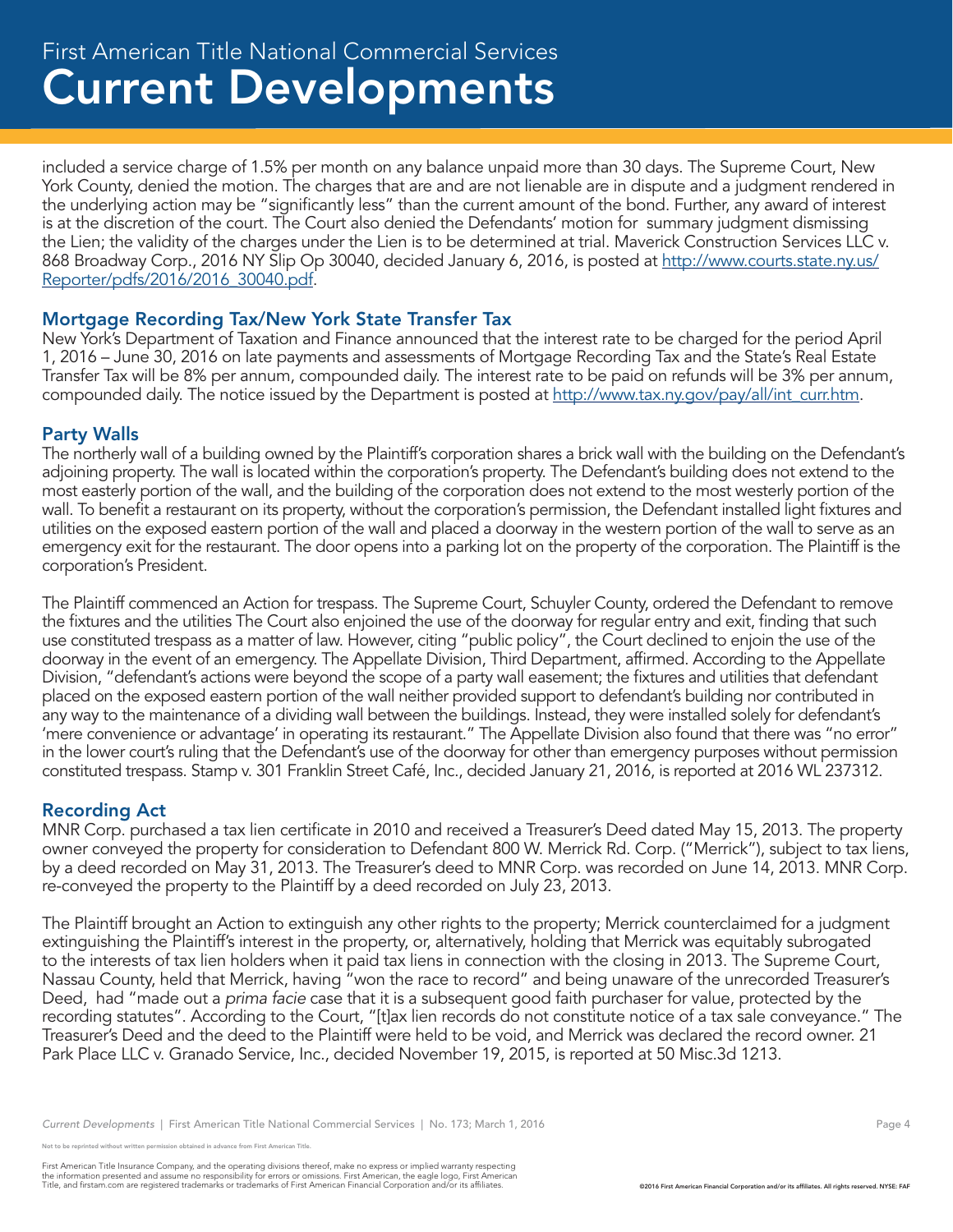## Recording Act

In 2002, Dominic Barbara ("Barbara") executed a deed recorded in 2009, transferring property in Shelter Island for no consideration to himself and his two children, all of whom are the Defendants. In 2006, Barbara refinanced the mortgage on the property; a consolidation agreement consolidating the existing indebtedness with new money borrowed was recorded in 2014. The Plaintiff lender filed suit seeking a declaration that its mortgage lien was superior to the interests of Barbara and his children.

As an affirmative defense, the Defendants asserted that they were entitled to the protection of New York's Recording Act [Real Property Law Section 290]. However, the Supreme Court, Suffolk County, ruled against the Defendants. According to the Court, "[t]he Recording Act protects 'second in time' conveyances if the following two conditions are met. The party claiming the protection must show they paid a valuable consideration for the property and they had no knowledge of the unrecorded prior interest." Although Barbara's children stated that they had no knowledge of the consolidation agreement executed in connection with the 2006 refinancing, they had not paid valuable consideration for the conveyance to them. They were not, therefore, entitled to the protection of the Recording Act. JP Morgan Chase Bank, N.A, v. Barbara, 2016 NY Slip Op 26034, decided January 28, 2016, is posted at http://www.courts.state. ny.us/reporter/3dseries/2016/2016\_26034.htm.

#### Religious Corporations

The Defendant-seller, a not-for-profit corporation created in 1912 by a Special Act of the New York State Legislature, claimed that a court Order is not required for it to sell real property. The Plaintiff-purchaser refused to close unless the Defendant obtained court approval for the sale, as is generally required of a religious corporation under Religious Corporations Law Section 12 ("Sale, mortgage and lease of real property of religious corporation"). The Appellate Division, First Department, affirming the ruling of the Supreme Court, New York County, held that even if the Defendant is a religious corporation within the meaning of the Religious Corporations Law, it was not required to obtain court approval. The Special Act incorporating the Defendant controls, and the Special Act "places no limit on its ability to sell or otherwise dispose of the property." Further, court approval was not required under Not-For-Profit Corporation Law Section 510 ("Disposition of all or substantially all assets') because the sale did not constitute "all or substantially all" of the Defendant's assets. Vista Developers Corp. v. Board of Managers of the Diocesan Missionary and Church Extensions Society of the Protestant Episcopal Church in the Diocese of New York, 2016 NY Slip Op 00281, decided January 19, 2016, is posted at http://www.courts.state.ny.us/reporter/3dseries/2016/2016\_00281.htm.

#### Religious Corporations

As reported in Current Developments dated February 3, 2014, the Non-Profit Revitalization Act enacted by Chapter 549 of the Laws of 2104 took effect on July 1, 2014, Among the changes made to the Not-For-Profit Corporation Law ("N-PCL") and to other Chapters of New York Law, the Act repealed the Type A, B C or D designations under N-PCL Section 113 and designated a not-for-profit corporation as either a "Charitable Corporation" or a "Non-Charitable Corporation."

Prior to the Act, the N-PCL required a Type B or C not-for-profit corporation to obtain the approval of the supreme court in the judicial district or in a county court of the county in which the entity has its office or its principal place for the carrying out of its purposes to sell, lease, exchange or otherwise dispose of all or substantially or all of its assets. Notice of the petition was given to New York State's Attorney General. By reason of changes made by the Act, a charitable corporation may now sell, lease, exchange or otherwise dispose of all or substantially all of its assets by obtaining either court approval or the approval of Attorney General. Section 12 of the Religious Corporations Law, requiring leave of court for a religious corporation to "sell, mortgage or lease for a term exceeding five years any of its real property" was not amended.

Chapter 555 of the Laws of 2015, effective December 11, 2015, making "clarifying amendments" to the Act, amended Religious Corporations Law Section 12 to authorize the Attorney General to allow a religious corporation to sell, mortgage or lease for a term exceeding five years any of its real property, in lieu of obtaining a court order.

*Current Developments* | First American Title National Commercial Services | No. 173; March 1, 2016 **Page 5** Page 5

e reprinted without written permission obtained in advance from First American Title.